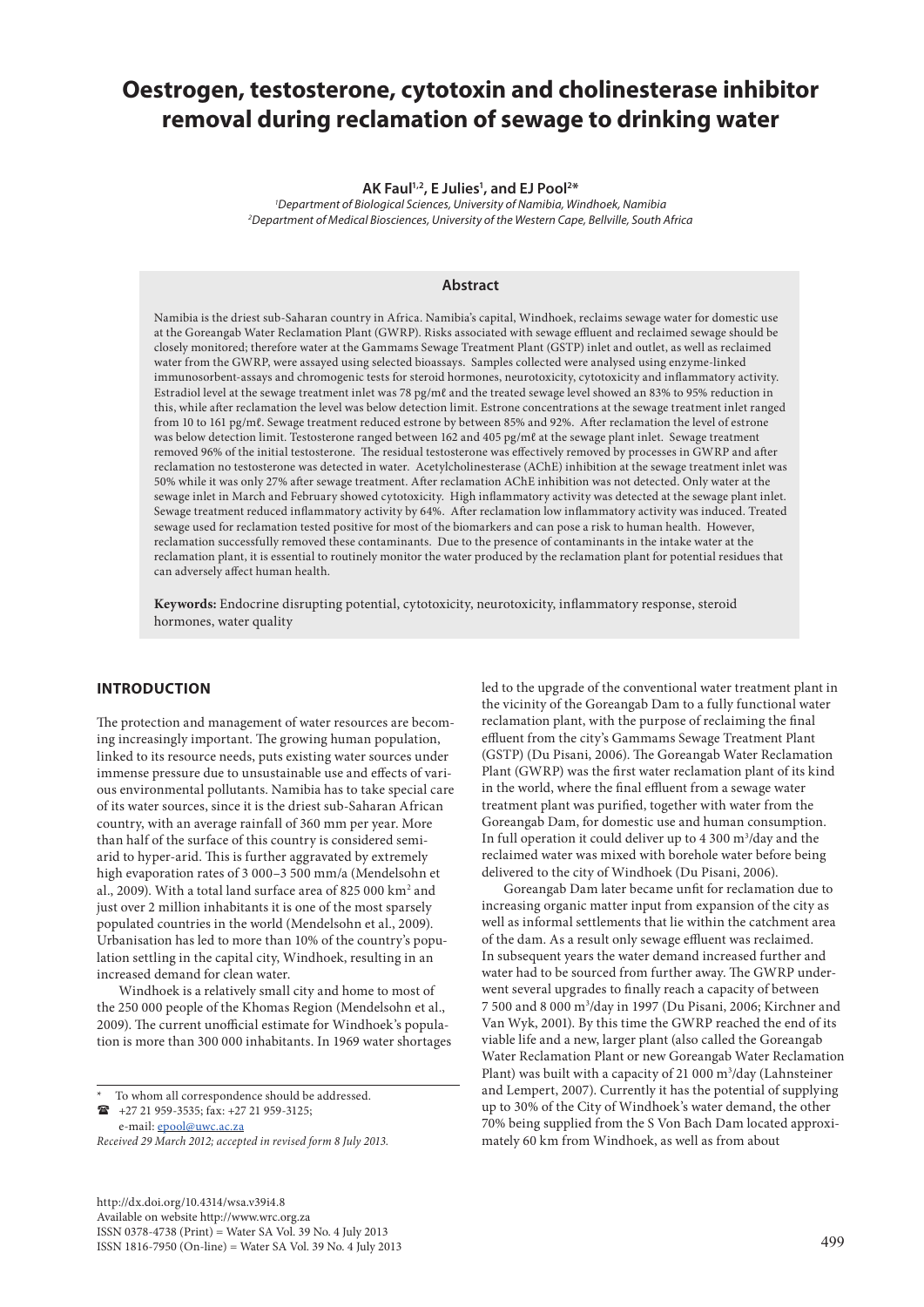50 boreholes tapping into the Windhoek Aquifer. The new GWRP is managed by the Windhoek Goreangab Operating Company (WINGOC). The old GWRP is still used today to produce semi-purified water for irrigation of Windhoek's parks and sport fields.

Using reclaimed sewage water for domestic purposes has the potential of posing various health threats. This includes the presence of endocrine disrupting compounds (EDCs) that may not be eliminated during the purification process or that may result from malfunctioning of the reclamation plant. Endocrine disrupting compounds include various natural and synthetic chemicals and compounds, the most important being natural and synthetic steroidal oestrogens and heavy metals (Bondegaard and Bjerregaard, 2005; Medesani et al., 2004; Rodríguez et al., 2007). These compounds may interfere directly with hormonal systems of various animals by mimicking or antagonising the effects of hormones, altering hormone synthesis and metabolism, and modifying hormone receptor levels (Burkhardt-Holm, 2010). Numerous studies have revealed that aquatic systems and their fauna are often very sensitive to the effects of EDCs (Harries et al., 1997; Porte et al., 2006; Tyler and Routledge, 1998). The effects on endocrine and neural systems of animals, plants, and humans are manifested as adverse effects on growth, development, and reproductive success of individuals and these may eventually affect whole ecosystems (Burkhardt-Holm, 2010; Gronen et al., 1999; Harries et al., 1997; Tyler and Routledge, 1998). The link between EDCs and detrimental effects on the endocrine systems of children, decreased fertility in males, and increased incidence of breast cancer in females has also been suggested by various studies (Burkhardt-Holm, 2010; Rogan and Ragan, 2007). One of the potential sources of EDCs is raw and processed sewage that is released into the environment (Jackson and Sutton, 2008; Swart and Pool, 2007).

One of the most important measures applied to ensure the supply of safe drinking water from the GWRP was to implement and strictly control the separation of industrial effluent from domestic effluent (Du Pisani, 2006). The GSTP feeding the GWRP therefore only receives water from households and small businesses in Windhoek. Furthermore, stringent measures are in place at the GWRP to ensure the highest quality of reclaimed water, and daily testing is performed to ensure that water meets standards provided by the World Health Organization, Rand Water Guidelines (South Africa) and the Namibian Guidelines for Group A Water (Lahnsteiner and Lempert, 2007). If contamination of the water is detected, water supply from the GWRP is immediately stopped. Currently no published literature is available on the efficiency of the removal of EDCs from raw sewage at the GSTP or the efficiency of the GWRP in removing residual EDCs from the GSTP effluent which serves as the inlet for the GWRP. Furthermore, despite a significant amount of research done worldwide on EDCs over the past two decades, no international limits have been set for permissible steroid hormone levels in various water sources. Currently a useful guideline may be predicted-noeffect-concentrations (PNECs) for synthetic oestrogen 17-α ethinylestradiol of 0.1 pg/mℓ, estradiol of 1 pg/mℓ, and estrone of 3–5 pg/mℓ, in freshwater ecosystems (Burkhardt-Holm, 2010). However, the effects of oestrogens vary significantly form species to species and with different environmental conditions (Shin'ichiro et al., 2003). The synergetic effect of different xenobiotic hormones and duration of exposure influence the effects these EDCs may have (Vonier et al., 1996). More research is required to establish safe critical limits. Until these have been

| <b>TABLE 1</b><br>Rainfall recorded in Windhoek for the particular sampling<br>months |                            |                          |  |  |  |  |
|---------------------------------------------------------------------------------------|----------------------------|--------------------------|--|--|--|--|
| Sampling month                                                                        | <b>Description</b>         | Average<br>rainfall (mm) |  |  |  |  |
| March 2010                                                                            | Towards end of rain season | 26.5                     |  |  |  |  |
| September 2010                                                                        | End of dry season          | 11.9                     |  |  |  |  |
| November 2010                                                                         | Beginning of rain season   | 114                      |  |  |  |  |
| February 2011                                                                         | Peak of rain season        | 179.3                    |  |  |  |  |
| April 2011                                                                            | Towards end of rain season | 161.5                    |  |  |  |  |

established it is difficult to monitor and implement policies regarding hormone levels at the GWRP.

This study aimed to assess the effectiveness of EDC removal in the GSTP and GWRP. Specific EDCs were quantified in water samples from the GSTP inlet and effluent, as well as from the reclaimed water produced at GWRP. Seven different bioassays consisting of both enzyme-linked immune-sorbent assays (ELISAs) and chromogenic spectrophotometry were used to establish selected steroid hormone levels, immunotoxicity, cytotoxicity and neurotoxicity of the water samples. These bioassays were chosen for their rapid production of reliable results and their endpoints provide an overview of the efficiency of reduction of potential endocrine toxicity of sewage water in the GSTP and GWRP. The results of this study are useful for the establishment of biomarkers for routine monitoring of water reclamation plants.

# **MATERIALS AND METHODS**

### **Sample collection**

Water samples were collected on 5 different occasions to include various stages of the wet and dry seasonal cycle (Table 1). This is important, since a higher organic matter load from increasing runoff into the sewage system is expected during the wet season. Windhoek received exceptionally high rainfall for January and February 2011 with the highest monthly rainfall ever recorded for Windhoek occurring in the month of January (320 mm). The sampling points were (1) the GSTP inlet (raw sewage), (2) the final GSTP maturation pond which also acts as the inlet for the GWRP, (3) the GWRP outlet (Fig. 1) and (4) Friedenau Dam, a suspected unpolluted dam close to Windhoek. Friedenau Dam was included for assay verification purposes.

Water was collected in Schott bottles that had been thoroughly cleaned with soap and then rinsed with tap water followed by distilled water and finally chemically pure acetone. At the sampling point the residue acetone was rinsed from the bottles with the source water. The samples were transported on ice and frozen in the laboratory until solid-phase extraction was performed. For each sample 3 aliquots of 1 mℓ each were frozen in SureLock tubes for toxicity testing. At all sampling points 1 sample was taken, except during September 2010 when more replicates were taken for assay verification purposes.

#### **Solid-phase extraction**

Frozen samples were left at room temperature to thaw before organics were extracted using DSC-18 solid-phase extraction (SPE) columns (Supelco, Sigma-Aldrich). A modified version of the extraction procedure followed by Pool and Magcwebeba (2009) was used. In short, the column was first washed with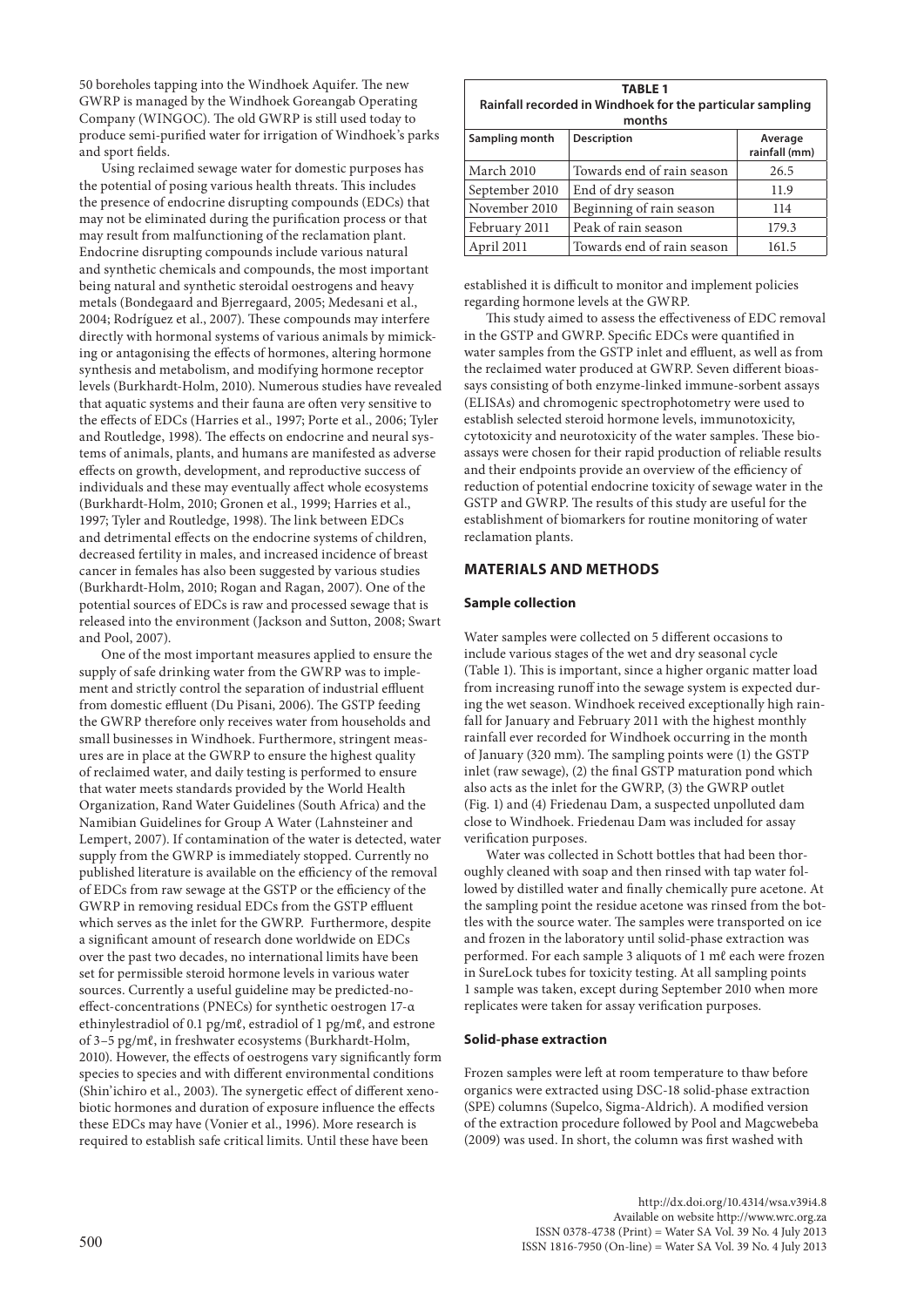

#### *Figure 1*

*Schematic representation of sewage processing and use in the City of Windhoek at the Gammams Sewage Treatment Plant (GSTP) and the Goreangab Water Reclamation Plant (GWRP)*

2 mℓ of methanol followed by 2 mℓ of solvent mixture (40% v/v hexane, 45% v/v methanol, and 15% *v/v 2-*propanol). It was then washed with 2 mℓ of methanol and the column was filled with distilled water, after which the samples were applied. Once the samples had passed through, the columns were dried under vacuum for at least 1 h. The hydrophobic molecules were then eluted from the SPE columns into glass vials by applying two 1 mℓ volumes of solvent mixture. The eluate was dried under hot air before being reconstituted in dimethyl sulphoxide (DMSO) to a final volume of 0.1% of the original sample volume.

### **Steroid hormones**

Steroid hormone levels were determined using Estradiol, Estrone and Testosterone ELISA kits (Sigma, Germany). Assay ranges of the kits are: estradiol 9.7–2 000 pg/mℓ, estrone 2.21– 1 000 pg/mℓ and testosterone 83–16 000 pg/mℓ. For estradiol and estrone a 100-fold dilution, and for testosterone a 50-fold dilution of the extracts were made using diluted wash solution. All samples were applied to the ELISA microplate in duplicate and the assay procedure of the ELISA kit was followed. In short: standards, controls and samples were applied to the microplate wells. Enzyme conjugate was added and the plates incubated at room temperature. After incubation the plates were washed thoroughly and substrate solution was added. After a short incubation period stop solution was added and absorbance was measured at 450 nm.

Inter- and intra-assay variation of the steroid hormone ELISAs is minimal (Swart and Pool 2007) and therefore eliminates the need for expensive replication of samples. A once-off estradiol verification assay was performed using 3 replicates of each sample taken during September 2010, to determine intra-sample variation. To determine inter-sample variation 15 replicates of 1 sample from the GSTP inlet were analysed.

#### **Blood collection**

Blood was collected at the University Health Centre from a healthy male volunteer that was not on any medication for the

http://dx.doi.org/10.4314/wsa.v39i4.8 Available on website http://www.wrc.org.za ISSN 0378-4738 (Print) = Water SA Vol. 39 No. 4 July 2013  $1$ SSN 1816-7950 (On-line) = Water SA Vol. 39 No. 4 July 2013 501

3-month period prior to collection. Blood was collected in sterile heparin vacutainer tubes (Lasec, South Africa) and stored at room temperature. Blood samples were used for experiments within 18 h of collection.

### **Neurotoxicity**

Water samples were screened for general neurotoxicity using an acetylcholinesterase inhibition assay. 6 µℓ of the water extracts was diluted with 54 µℓ of 0.1 M phosphate buffer. As positive control, 6 µℓ of 1 nM chloropyrifos in 6 µℓ DMSO, was used. The negative control consisted of 6 µℓ DMSO. Both positive and negative controls were diluted to 60 µℓ with 0.1 M phosphate buffer. The positive control was also used to construct a 4 x dilution range. An acetylcholinesterase extract was prepared by mixing heparinised human blood, distilled water and 0.1 M phosphate buffer (in a ratio of 3:20:97). 25 µℓ of each sample was added in duplicate to a storage microplate followed by 25 µℓ of blood solution. The plate was left to incubate for 2 h after which 50 µℓ of substrate was added. The substrate consisted of 100 µℓ of 0.01 M 5,5-dithiobis (2-nitro-benzoic acid) (DTNB) that was pre-mixed with 3 mℓ of 0.1 M phosphate buffer; 20 µℓ of 0.075 M acetylthiocholine iodide (ATCI) was then added to the DNTB-phosphate buffer mix. Optical density of each sample was immediately determined at 405 nm and then every 30 min.

### **Whole blood culture assays**

All culture assays were performed under sterile conditions. Water from each sample was pipetted into duplicate wells (20  $\mu$ l/well) of a tissue culture plate (Nunc<sup>TM</sup>, Denmark). Sterile distilled water was used as a negative control. Heparinised blood (5 mℓ) was added to 45 mℓ Dulbecco's Modified Eagle's Medium (BioWhitakker) and 200 µℓ of this mixture was added to each well. The plate was covered and incubated overnight at 37 °C, after which the supernatant was collected for lactate dehydrogenase (LDH), interleukin-6 (IL-6) and interleukin-10 (IL-10) analysis.

### **Cytotoxicity assays**

Lactate dehydrogenase leakage from damaged cells (i.e cell death) into the plasma was monitored as an indication of cytotoxicity. LDH was measured using a commercially available chromogenic LDH assay kit (Sigma, Germany). Diluted blood (200 µℓ) was mixed with 20 µℓ 10% Tween 20 detergent (Sigma, Germany) to result in complete lysis of the cells. The lysate was used as a 100% cytotoxicity control. Whole blood culture supernatants or dilutions of the positive control (10  $\mu$ l/well) were transferred into wells of a 96-well plate. LDH substrate was prepared according to the manufacturer's instructions and 200 µℓ of substrate was added to each well. Optical density was immediately determined at 450 nM and then at intervals of 10 min. Between measurements the plate was incubated in the dark and at room temperature. The LDH concentrations were determined using a standard curve constructed from dilutions of the 100% cytotoxicity control.

#### **Cytokine assays**

Double antibody sandwich ELISAs (e-Bioscience, Germany) were used to determine IL-6 and IL-10 concentrations in the whole blood culture supernatants collected. The kit's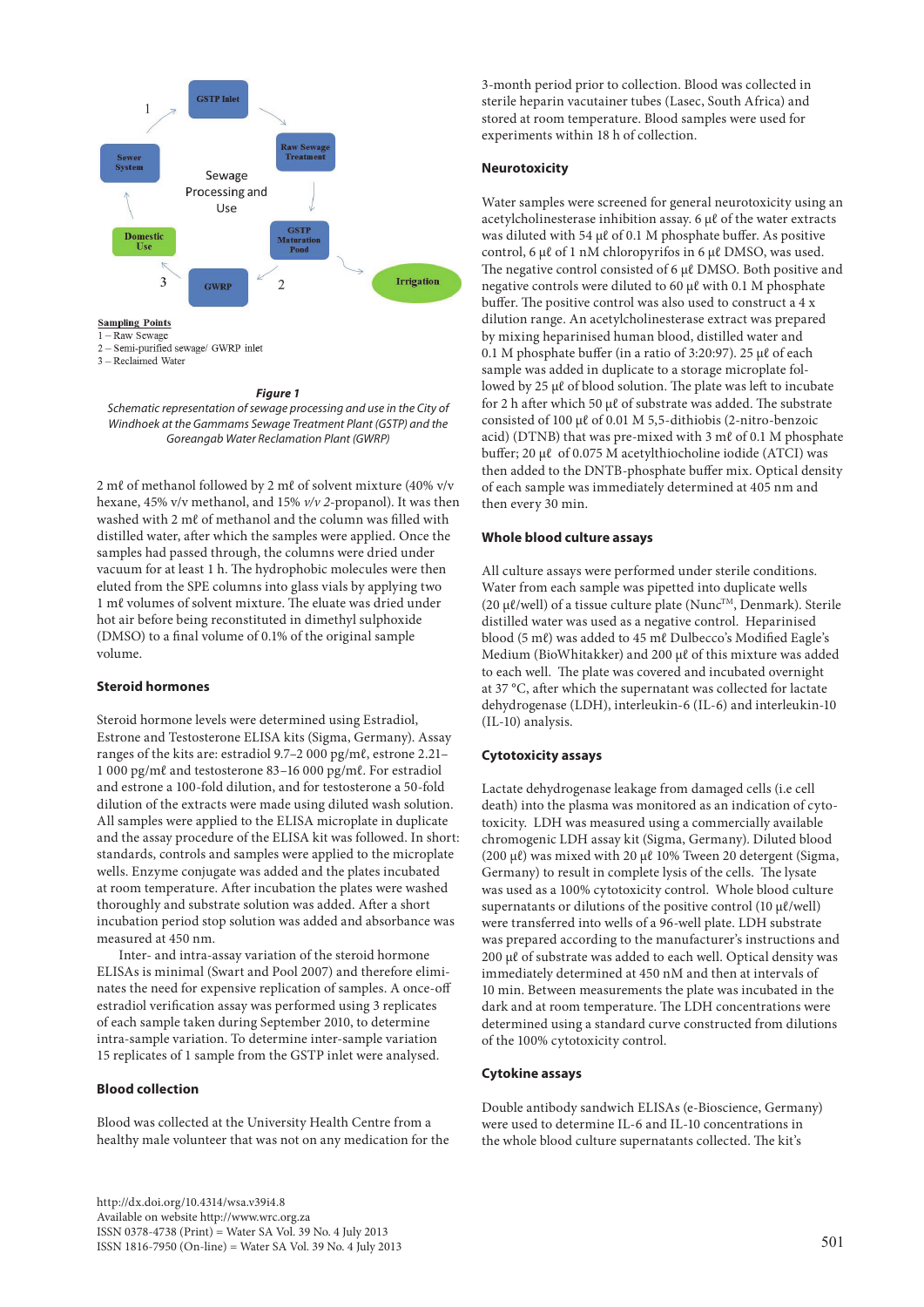| <b>TABLE 2</b><br>Intra- and inter-sample variation for the estradiol ELISA as validation of the steroid hormone ELISAs |                      |   |                         |           |      |  |  |
|-------------------------------------------------------------------------------------------------------------------------|----------------------|---|-------------------------|-----------|------|--|--|
|                                                                                                                         | Sample site          | N | $E_{2}$ , pg/m $\ell$ ) | <b>SD</b> | % SD |  |  |
| Intra-sample variation                                                                                                  | Negative control     |   | 2.0                     | 0.1       | 3.6  |  |  |
|                                                                                                                         | Friedenau Dam        | 3 | 2.5                     | 0.1       | 3.9  |  |  |
|                                                                                                                         | GSTP maturation pond | 3 | 12.8                    | 0.9       | 7.2  |  |  |
|                                                                                                                         | <b>GSTP</b> inlet    |   | 80.8                    | 0.3       | 0.3  |  |  |
| Inter-sample variation                                                                                                  | GSTP inlet           | 6 | 80.2                    | 0.6       | 0.8  |  |  |

instructions were used with minor modifications. In brief: Nunc-Immuno microplates (Nunc™, Denmark) were coated with 50 μℓ of capture antibody in coating buffer and sealed and incubated overnight at 4°C. Plates were washed 5 times with wash buffer and blotted dry on absorbent paper. Wells were blocked with 100 µℓ of 1x assay diluent for 1 h at room temperature after which they were washed and blotted dry. A 2-fold dilution range of the standard (50 µℓ/well) was included on all plates. The culture supernatants were diluted 2-fold with 1x assay diluent and 50 µℓ of each sample was added in duplicate wells of the plate. The plates were covered and left to incubate for 2 h at room temperature. The plates were washed 5 times and blotted dry. Detection antibody (50  $\mu$ l/well) diluted in 1x assay diluent was added to wells after which the plates were sealed and incubated for 1 h at room temperature. The plates were then washed 5 times, blotted dry, and 50 µℓ of Avidin-Horseradish Peroxidase (Avidin-HRP) was added to each well. The sealed plates were left to incubate for 30 min at room temperature, after which they were washed 7 times and blotted dry. Then 50 µℓ of substrate solution was added per well and left to incubate for 15 min, after which 25 µℓ of stop solution was added. Optical densities were determined at 450 nM and IL-6 and IL-10 concentrations were determined from standard curves.

# **RESULTS**

### **Assay verification**

The detection limit of the estradiol ELISA is between 9.7 pg/mℓ and 2 000 pg/mℓ. Intra-sample variation is shown for a negative control, Friedenau Dam, the GSTP maturation pond and the GSTP inlet (Table 2). Inter-sample variation is shown for 15 replicates produced from a sample taken at the GSTP inlet.

### **Steroid hormone concentrations**

The highest concentrations of estradiol were found in the GSTP inlet and the GSTP maturation pond. The maturation pond revealed a significant removal of estradiol during the purification process (Fig. 2). The concentrations of estradiol in the GWRP outlet (the reclaimed water) were below detection limit. The highest estradiol concentrations in the GSTP inlet were recorded for the months of September 2010 and April 2011. Estrone concentrations in the GSTP inlet increased significantly at the start of the rainy season, from below 20 pg/mℓ to 161 pg/mℓ in November 2010 (Fig. 3). Subsequent months showed a gradual decrease in estrone levels as the rainy season continued. Significantly reduced estrone concentrations were measured in the GSTP maturation pond with the highest concentrations measured in November 2010 (19.5 pg/mℓ). The estrone levels for the GWRP are below detection limit.



*Figure 2 Estradiol concentrations (pg/mℓ) for the months March,* 

*September, November 2010 and February and April 2011*



*Figure 3 Estrone concentrations (pg/mℓ) for the months March, September, November 2010 and February 2011 and April 2011*

High testosterone levels, ranging from 150 to approx. 400 pg/mℓ, were detected in the GSTP inlet for all of the months sampled (Fig. 4). March 2010 and April 2011 show the lowest levels, of 162 and 159 pg/mℓ, respectively, while the highest value, of 405 pg/mℓ, was detected for November 2010, at the start of the rainy season. Testosterone removal is highly effective during the sewage water treatment process, since testosterone was not detected in any samples from the GSTP maturation pond and GWRP outlet.

### **Neurotoxicity**

Acetylcholinesterase inhibition is high in the GSTP inlet for all months, except February 2011 when no inhibition is recorded and April 2011 when low inhibition is recorded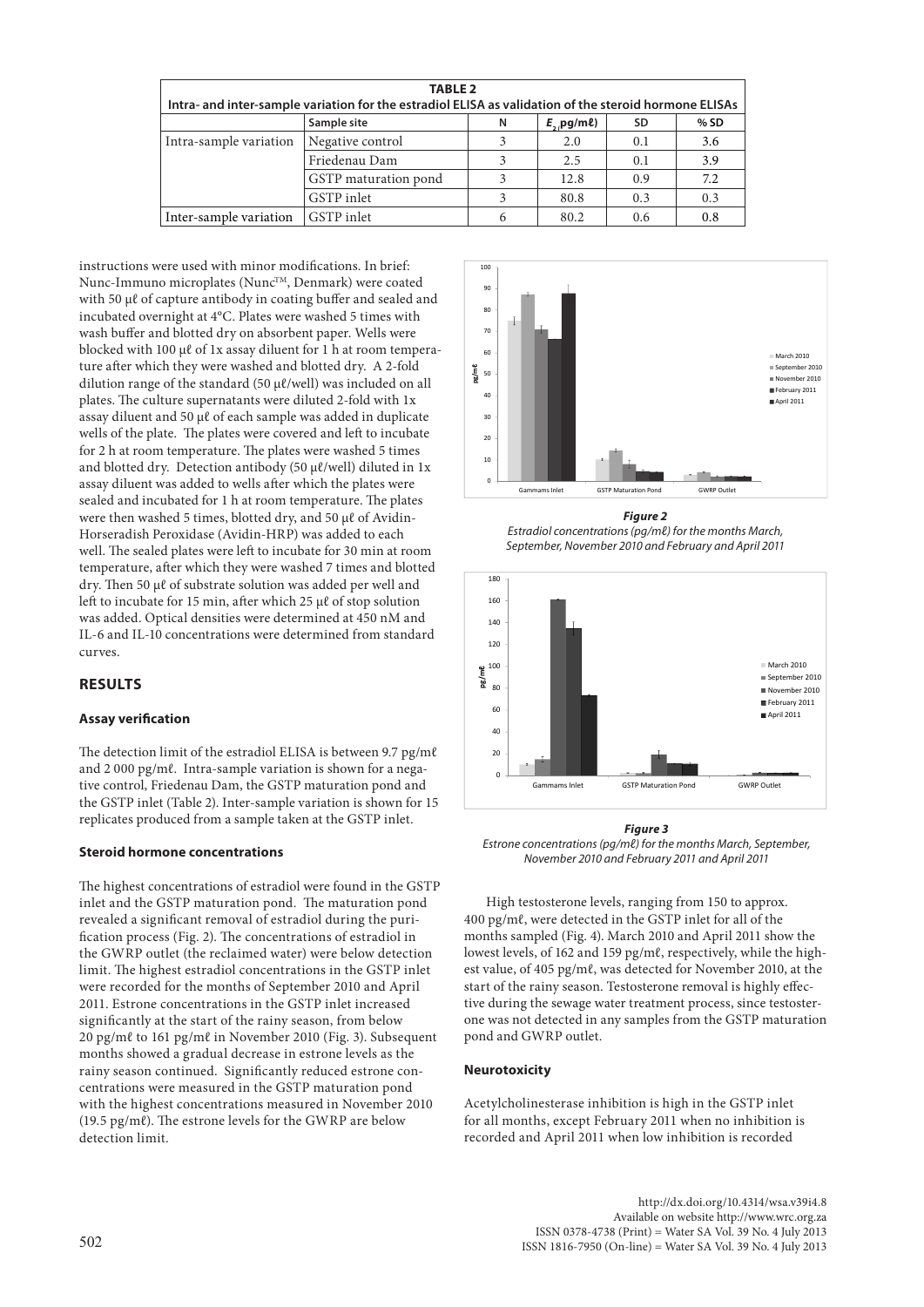

*Figure 4 Testosterone concentrations (pg/mℓ) for the months March, September, November 2010 and February 2011 and April 2011.*



#### *Figure 5*

*Human blood acetylcholinesterase inhibition by water samples collected at the GSTP inlet, GSTP maturation pond and GWRP outlet. Acetylcholinesterase inhibition is presented as a percentage of the AChE activity of the negative control*



#### *Figure 6*

*Percentage cytotoxicity of water extracts from the GSTP inlet, GSTP maturation pond and GWRP outlet measured as concentrations of lactate dehydrogenase in supernatants of human blood cultures*

(Fig. 5). Highest inhibition is recorded in November when total AChE inhibition is 94%. The GSTP maturation pond shows 22 ±7% AChE inhibition for March and September 2010 and April 2011. No inhibition was measured for November



#### *Figure 7*

*IL-6 concentrations in blood culture supernatants after overnight exposure to the extracts of water from the GSTP inlet, GSTP maturation pond and GWRP outlet*



#### *Figure 8*

*IL-10 concentrations in blood in blood culture supernatants after overnight exposure to the extracts of water from the GSTP inlet, GSTP maturation pond and GWRP outlet*

2010 and February 2011. The GWRP outlet shows no AChE inhibition, except for March 2010 when a 6% AChE inhibition was detected.

### **Inflammatory activity for cytotoxicity and cytokine analysis**

Cytotoxicity was only detected in the March 2010 (13%) and February 2011 (25%) samples of the GSTP inlet (Fig. 6). All other samples for the GSTP inlet as well as the maturation pond and GWRP outlet were negative.

High blood cytokine IL-6 levels were recorded after exposure of whole blood cultures to water extracts collected at the GSTP inlet (Fig. 7). The lowest concentration was recorded in March 2010 (745 pg/mℓ) and the highest in April 2011 (1 421 pg/mℓ). During September and November 2010 and February 2011 concentrations ranged between 900 and 1 100 pg/mℓ. Water extracts from the GSTP maturation pond show reduced inflammatory activity with IL-6 levels reducing to between 500 and 800 pg/mℓ (average 618 pg/mℓ). Water collected at the GWRP outlet induced very low IL-6 levels (average 52 pg/ mℓ) compared to the GSTP inlet and GSTP maturation pond samples. This translates into a  $38 \pm 12\%$  reduction during sewage treatment. After reclamation only  $9 \pm 8\%$  of the initial IL-6 inducing activity was detected in the samples.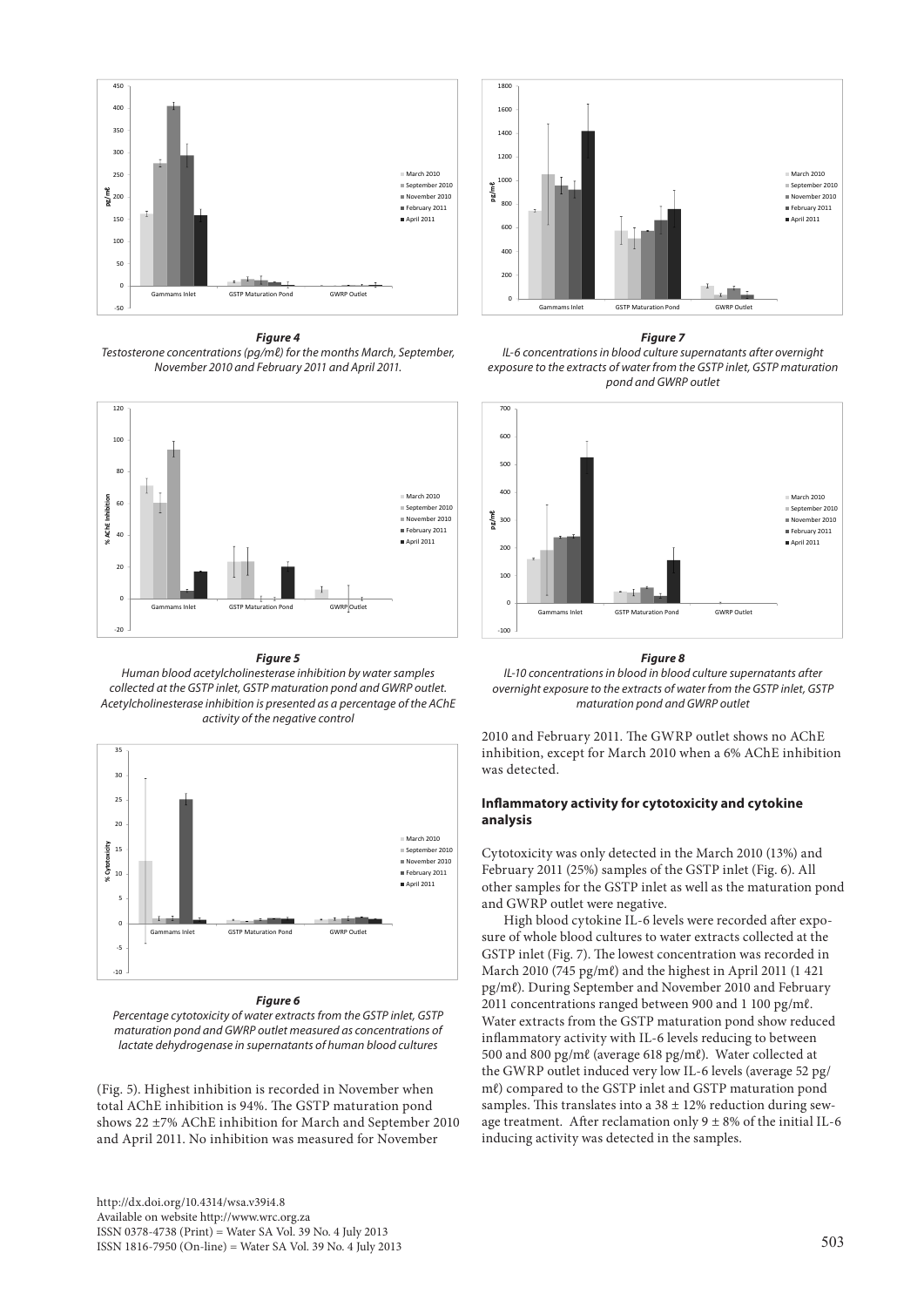IL-10 levels in culture supernatants ranged between 150 and 250 pg/mℓ for the months of March, September and November 2010 as well as February 2011 (Fig. 8). During April 2011 a significant increase in IL-10 production was detected in both the GSTP inlet and maturation pond, with the inlet reaching 527 pg/mℓ. Water treatment in GSTP resulted in a significant reduction in IL-10 production. The GWRP outlet tested negative for IL-10 induction.

### **DISCUSSION**

The GWRP in Windhoek reclaims a significant proportion of treated wastewater to supplement the domestic water supply. Therefore, there are concerns regarding the presence and potential effects of EDCs, although the main concern of the public still remains microbial pollution and algal toxicity. EDCs and their presence in the environment are still not well known to the general Namibian public.

Relatively high levels of steroid hormones are present in the raw sewage entering the GSTP. However, during processing at the GSTP and the GWRP steroid hormones and neurotoxic, cytotoxic and immunotoxic chemicals present in raw sewage are effectively removed. Endocrine disrupting chemicals can be removed through various steps in the sewage treatment process. Biodegradation and sorption by activated sludge seems to be the most efficient and often used step for the removal of hormones, especially estradiol and testosterone (Janex-Habibi et al., 2009; Leusch et al., 2006). However, for other EDCs its success is reported to be limited (Chang et al., 2009).

Estradiol concentrations in the GSTP inlet were relatively constant throughout the sampling period (78  $\pm$  9 pg/mℓ). This seems to be, on average, a 4 to 5 times higher concentration than for other sewage plants; values of 1.6 pg/mℓ in Spain (Carballa et al., 2008), 21 pg/mℓ in Brazil (Ternes et al., 1999), 15 pg/ml in Germany (Ternes et al., 1999), and 15.6 pg/ml in Canada (Servos et al., 2005; Ternes et al., 1999) have been measured. The dissimilarities between measurements might be due to differences in sewage influent properties or differences in the treatment process. Estradiol is efficiently removed in the GSTP, with between 83% and 95% removal. This removal efficiency is similar to that in other countries (Carballa et al., 2008; Servos et al., 2005; Ternes et al., 1999). The water that enters the GWRP is that from the GSTP maturation pond, and all remaining estradiol that was detected in the pond was successfully removed at the GWRP. In line with research done by Kolpin et al. (2004) on the dilution effect on organic wastewater contaminants, lower estradiol concentrations during March and November 2010 and February 2011 can be explained by the dilution effect of runoff rainwater, since these samples were collected during or soon after rain events that resulted in increased runoff into the sewage system. In contrast, during September 2010 the long dry winter resulted in a higher concentration of chemicals in the raw sewage. However, the higher estradiol concentration during April 2011 was measured at the end of a long intense rainy season and one would have expected it to be lower as well. The reason for this increase in concentration is not known, but may have been as a result of raw sewage runoff in the catchment. To our knowledge no information on steroidal hormones in storm-water runoff exists.

Estrone presence showed a different pattern compared to estradiol, with much more seasonal variation in the raw sewage. Initial concentrations for post-wet (March 2010) and postdry months (September 2010) were low (13 pg/mℓ). This was followed by a 12-fold increase in estrone (to 161 pg/mℓ) after the first precipitation in November 2010. As the wet season continued the estrone levels decreased to 135 pg/mℓ in February and 74 pg/mℓ in April 2011. These findings suggest high levels of estrone build-up within the catchment of the GSTP during the dry season, and initial high levels due to runoff during the rainy season. The amount of estrone in raw sewage in comparable studies was 40 pg/mℓ for Brazil, 27 pg/mℓ for Germany and 49 pg/mℓ for Canada (Ternes et al., 1999). Removal efficiency in Brazil and Canada ranged from 98% to instances where estrone levels in the effluent were even higher than in the raw sewage (Ternes et al., 1999). In this study, estrone removal in the GSTP was 100% during March and September 2010 when initial estrone concentrations were low. During the subsequent months, estrone removal was 85% to 92% and the remaining estrone in the maturation pond was completely removed in the GWRP. Estradiol is readily oxidised to estrone under aerobic conditions (Ternes et al., 1999) and studies have shown that estrone may, as a result of this, be found in higher concentrations in the final effluent of sewage treatment plants (Chang et al., 2011; Swart and Pool, 2007). This was however not the case in the GSTP where estrone and estradiol concentrations in the effluent were very similar  $(9.2 \pm 1.2 \text{ pg/m}\ell$  and  $8.4 \pm 4 \text{ pg/m}\ell$ , respectively).

Testosterone concentrations were, on average, much higher than those of estradiol and estrone. This is in agreement with the excretion concentrations of the natural steroid hormones by humans and animals (Shore and Shemesh, 2003), and is similar to trends shown by Leusch et al. (2006) for sewage treatment plants in Australia and New Zealand. Similarly to estrone, testosterone also peaked in November 2010 at the start of the rainy season (405 pg/mℓ). Overall, testosterone concentrations showed greater variation between the different samples with the lowest concentration, of 162 and 159 pg/mℓ, occurring at the end of the rainy season (March 2010 and April 2011), probably as a result of dilution. Testosterone levels measured correspond well with those measured by Stalter et al. (2011) in Switzerland and Germany (21 to 400 pg/mℓ), while Chang et al. (2011) observed much lower concentrations (21–76.7 pg/mℓ) in China. Measurements at the GSTP are also within the range of testosterone concentrations measured in Australia and New Zealand (Leusch et al., 2006); however the variation in concentrations measured by Leusch et al. (2006) is much more extreme (113– 4 300 pg/mℓ). Testosterone was almost completely removed in all of the samples after treatment at the GSTP, with only 10  $\pm$ 5 pg/mℓ remaining. This represents a 96% removal efficiency of testosterone, which is the same as that observed in China by Chang et al. (2011).

Although the measured steroid hormone concentrations were drastically reduced in the effluent, it may still pose an environmental and health risk. A multitude of studies have shown that the presence of steroid hormones in effluents has adverse effects on wildlife, including, among others, reduced fertility, abnormal development of male and female secondary sex characteristics, alteration in sex ratio, feminisation of males and alteration of behaviour (Sharpe 1998; Tyler and Routledge 1998; Rodríguez et al. 2007; Saaristo et al. 2009). Thus, where effluent is used for irrigation purposes or excess sewage effluent enters rivers or dams it poses health threats to both animals and humans. In Windhoek, excess sewage effluent ends up in the Goreangab Dam, currently used for recreational purposes (no swimming or fishing allowed). In addition, the effluent is reclaimed at the GWRP to supplement Windhoek's domestic water supply. However, EDC removal in the GWRP was 100% effective.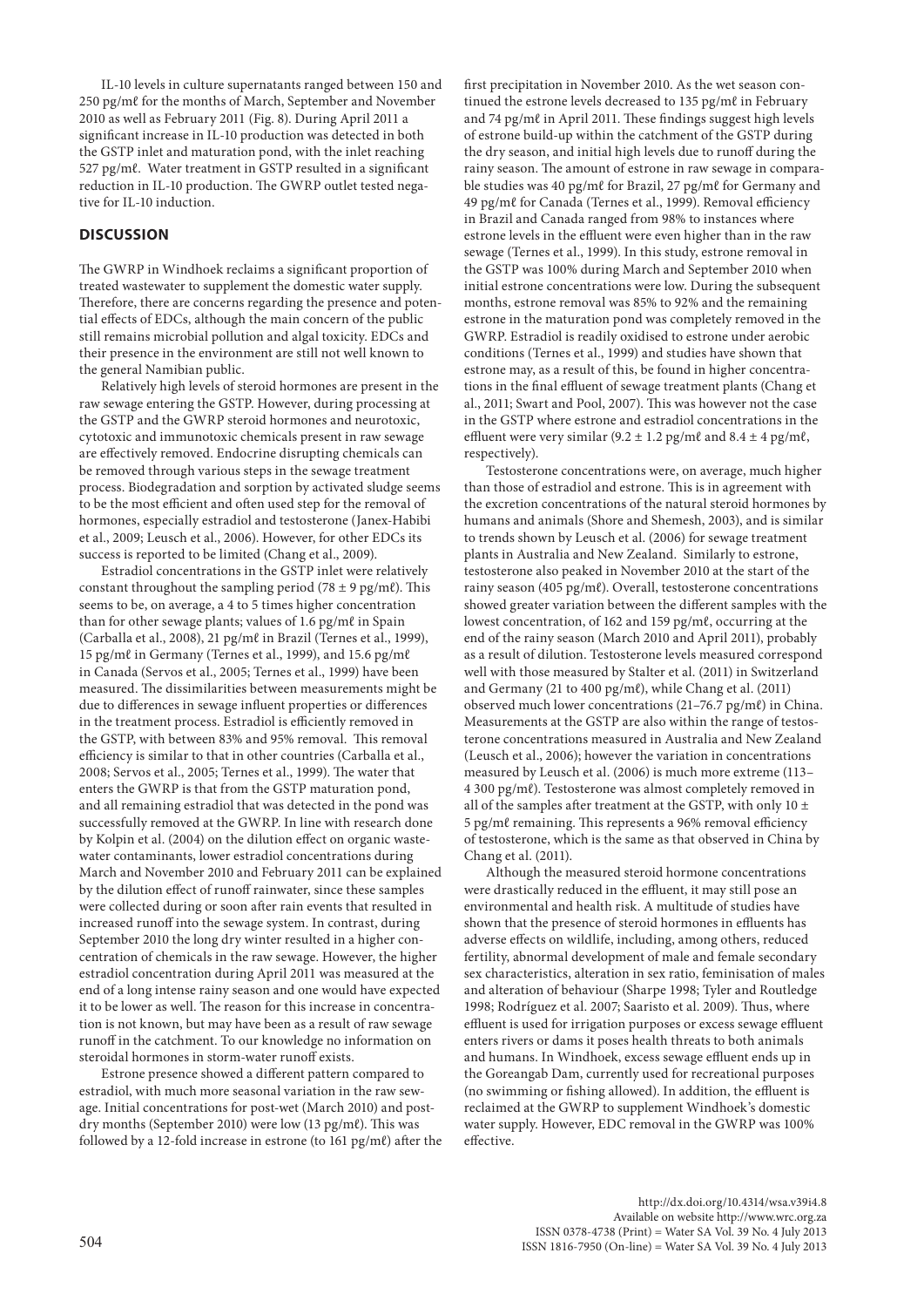Toxicity of raw and treated wastewater has been demonstrated in previous research (Farcy et al., 2011; Gagné et al., 2011; Macova et al., 2011). Persistent organic pollutants (POPs) like polychlorinated biphenyls, organochlorine pesticides, and polycyclic aromatic hydrocarbons are typically responsible for many of the toxic effects of wastewater and are characterised by persistence, resisting chemical and biological degradation; the most effective means of removal seems to be dissolved organic carbon (DOC), powder activated carbon (PAC) and ozonation (Bolong et al., 2009; Katsoyiannis and Samara, 2007a; Stalter et al., 2011). At the GSTP raw sewage showed neurotoxicity, with 50% inhibition of AChE. It was only in February 2011, at the peak of the rainy season, that no inhibition was detected. This was probably due to the dilution effect of the continued rain in the catchment area. The highest AChE inhibition, of 94%, was detected in November 2010 after the first rains, when toxins washed in from the city environment. Neurotoxicity was reduced by 73% during the sewage treatment process and 100% reduction was achieved at the end of the GWRP. This reduction efficiency corresponds well to the study of Macova et al. (2011) on reclamation plants in Australia. Cytotoxicity was low overall and only recorded in the GSTP inlet for March 2010 and February 2011 (13% and 25% respectively). Sewage effluent showed no cytoxicity, and this corresponds to studies elsewhere (Smital et al., 2011). Toxicity testing should, however, be done using a wide array of tests to include toxic chemicals of varying characteristics, and to accurately determine toxicity in a wide range of organisms and under different conditions, as suggested by Dizer et al. (2002).

Pro-inflammatory IL-6 levels were very high in all of the raw sewage samples, indicating high microbial activity or microbial breakdown products (Pool et al., 2000) or high steroid hormone presence, especially estradiol (Ansar Ahmed 2000). The IL-6 level induced by the March 2011 sample was the lowest, at 745 pg/mℓ, and for April 2011 the highest, at 1 421 pg/mℓ. Average IL-6 levels were 1 020 ± 250 pg/mℓ. High levels are to be expected since it is raw domestic sewage containing faecal bacteria, and the highest IL-6 production also corresponded with the highest estradiol levels in the GSTP inlet. On average the effluent from the GSTP resulted in 38% less IL-6 production, indicating that there is still relatively high microbial activity in the effluent. This may pose health risks where the effluent is used for irrigation purposes or if the reclamation process at the GWRP malfunctions. During this study, the reclaimed water had negligible effects on IL-6 production. Anti-inflammatory IL-10 production was lower than that of IL-6 with an average of  $272 \pm 146$  pg/ml for the raw sewage. Similar to IL-6 the production of IL-10 was also the lowest for March 2010 and the highest for April 2011.

From this study it is evident that steroid hormone concentrations and neurotoxicity are higher towards the start of the rainy season, and cytotoxicity and immunotoxicity higher towards the end of the rainy season. Neurotoxicity is commonly caused by many anthropogenic chemicals, such as organophosphates that accumulate in the catchment during the dry season and then reach the plant after the first rains. In contrast, cytotoxicity and immunotoxicity are mostly caused by microorganisms that need time to proliferate in polluted water before reaching levels where adverse effects are exoressed. Since the rivers in the catchment are all seasonal rivers they are dry throughout the winter. With initial rains the water is expected to have relatively low microbial content. However, after longer periods of rain, and with accumulation of stagnant pools, there will be increased microbial activity and therefore increased

cyto- and immunotoxicity. This may explain the higher cytotoxicity in March and April and higher immunotoxicity in April.

Results from this study indicated that high rainfall decreases the general quality of influent water to the wastewater treatment plant, since the concentration of hormones such as estrone, estradiol and testosterone increases. The increase in the various hormones does not occur simultaneously. Water quality was worst at the beginning of the rainy season due to increased runoff bringing in all the accumulated pollutants from the streets and buildings. During the last, and more intense, part of the rainy season a dilution effect on sewage, and therefore lower endocrine disrupting potential, exists. This study revealed that the GSTP is not entirely successful in the removal of all EDCs, but achieves relatively good results and compares well with other sewage treatment plants, even when the load on the systems drastically increases, as was the case with the exceptionally high rainfall of the 2010/11 rainy season. It also indicates that remaining EDCs are successfully removed by the GWRP. The results of this study form a baseline for further EDC studies on the City of Windhoek's potable water supply. Total oestrogenic activity and androgenic activity, as well as the bioavailability of EDCs, remain to be investigated. Furthermore, EDC presence in the surface and subterranean water sources of Windhoek's water supply should be determined.

# **ACKNOWLEDGEMENTS**

The authors would like to thank the Research and Publications Committee of the University of Namibia, the University of the Western Cape, and the National Research Foundation of South Africa for funding and resources for the project. We would also like to thank the Windhoek Municipality and the Windhoek Goreangab Operating Company for access to the water samples.

### **REFERENCES**

- ANSAR AHMED S (2000) The immune system as a potential target for environmental estrogens (endocrine disruptors): A new emerging field. *Toxicology* **150** 191–206.
- BOLONG N, ISMAIL AF, SALIM MR and MATSUURA T (2009) A review of the effects of emerging contaminants in wastewater and options for their removal. *Desalination* **239** 229–246.
- BONDEGAARD M and BJERREGAARD P (2005) Association between cadmium and calcium uptake and distribution during the moult cycle of female shore crabs, *Carcinus maenas*: An in vivo study. *Aquat. Toxicol*. **72** 17–28.
- BURKHARDT-HOLM P (2010) Endocrine disruptors and water quality: A state-of-the-art review. *Water Resour. Dev*. **26** (3) 477–493.
- CARBALLA M, OMIL F and LEMA JM (2008) Comparison of predicted and measured concentrations of selected pharmaceuticals, fragrances and hormones in Spanish sewage. *Chemosphere* **72** 1118–1123.
- CHANG H, CHOO K, LEE, B and CHOI S (2009) The methods of identification, analysis, and removal of endocrine disrupting compounds (EDCs) in water. *J Hazardous Mater.* **172** 1–12.
- CHANG H, WAN Y, WU S, FAN Z and HU J (2011) Occurrence of androgens and progestorones in wastewater treatment plants and receiving waters: Comparison to estrogens. *Water Res*. **45** 732–740.
- DIZER H, WITTEKINDT E, FISCHER B and HANSEN P-D (2002) The cytotoxic and genotoxic potential of surface water and wastewater effluents as determined by bioluminescence, *umu*-assays and selected biomarkers. *Chemosphere* **46** 225–233.
- DU PISANI PL (2006) Direct reclamation of potable water at Windhoek's Goreangab reclamation plant. *Desalination* **188** 79–88.